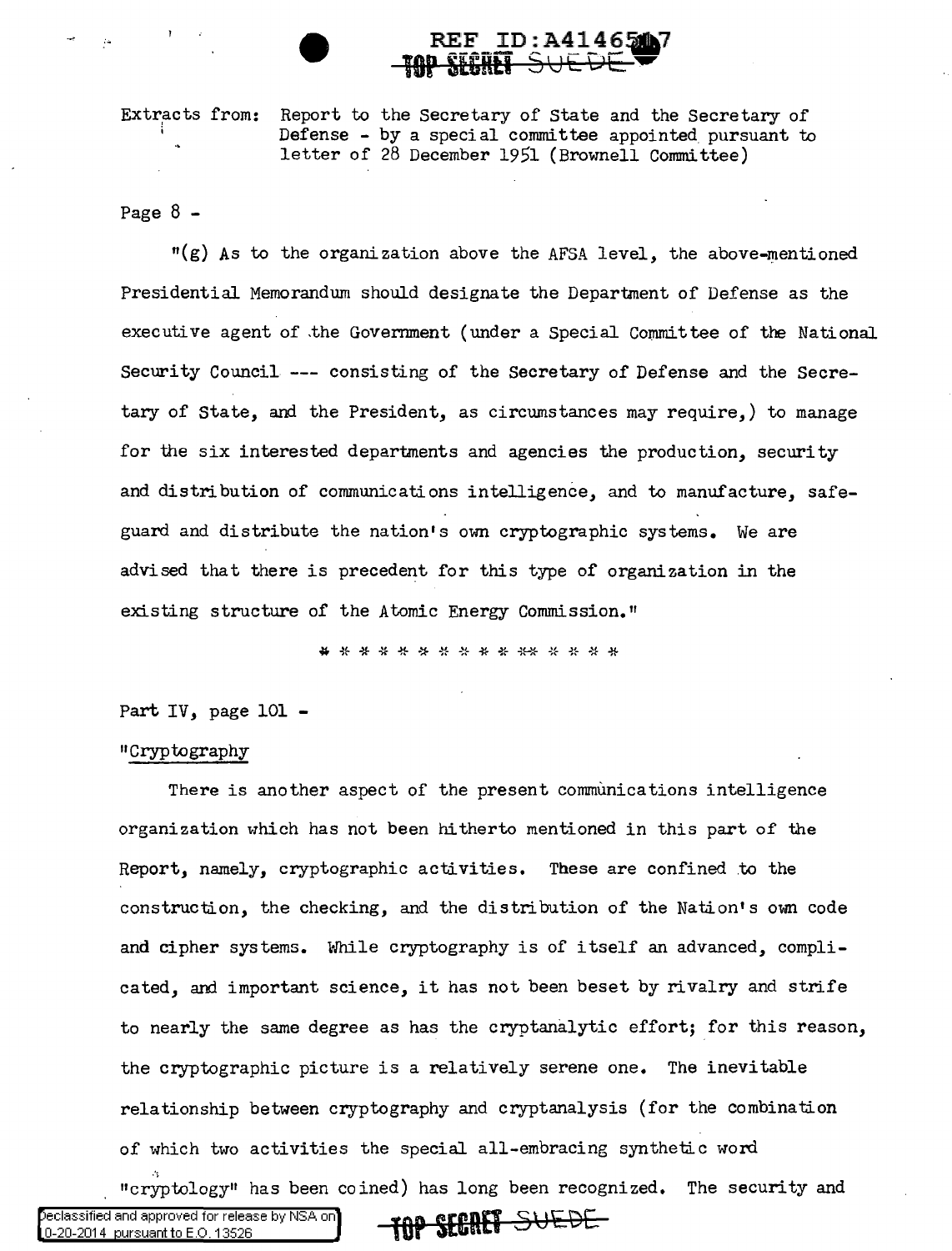## REF ID: A414 **for SERREF** SUEDE

the efficiency of our own ciphers are to a large extent revealed by the insecurity of the ciphers of other governments. Any insufficiencies or breaches in our own cryptographic systems might well become known first through cryptanalytic activities, and the testing of our own systems, , which is carried on continuously, is so closely related in nature to the basic principles of cryptanalysis per se as to make it advisable that cryptographers have access at all times to cryptanalysts and the results of their work.

When AFSA was created, the cryptographic activities of both Army and Navy were transferred by the Services to AFSA. At the time, the Air Force had no independent cryptographic unit of its own, and no such unit has since been created. The State Department and other government agencies had already adopted the practice of relying upon the Military Services for cryptographic service and they have continued to rely upon AFSA. As a result, true unification and centralization of this Government's cryptographic activities was achieved by the creation of AFSA. So far as the Committee has been able to determine, our cryptographic activities have been perfonned efficiently by AFSA without significant jurisdictional conflict, and without any of the various unfortunate consequences which the Services have often predicted would follow from a unification of other phases of our COMINT operations."

\* \* \* \* \* \* \* \* \* \* \* \* \* \* \* \*

Part  $V$ , page 130 -

"We have concluded that the problem should be resolved by the issuance of a Presidential memorandum designating the Department of Defense as the executive agent of the Government for the production and dissemination of COMINT for the benefit of the Services and the civilian agencies and

**TOP SRRff** 51JEDE: